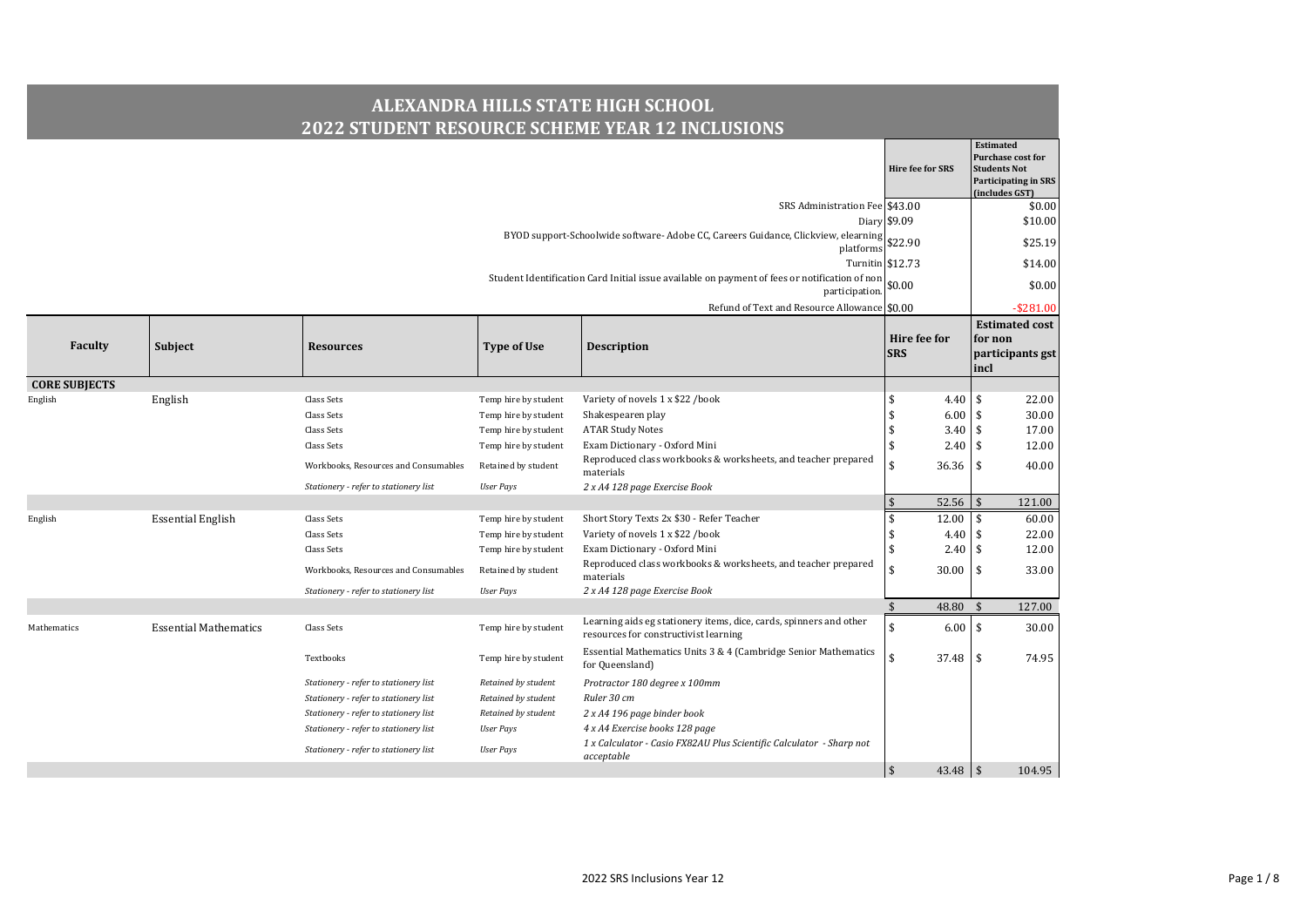| Faculty                     | Subject                                | <b>Resources</b>                      | <b>Type of Use</b>   | <b>Description</b>                                                                                          | Hire fee for<br><b>SRS</b>  | <b>Estimated cost</b><br>for non<br>participants gst<br>incl |
|-----------------------------|----------------------------------------|---------------------------------------|----------------------|-------------------------------------------------------------------------------------------------------------|-----------------------------|--------------------------------------------------------------|
| Mathematics                 | <b>General Mathematics</b>             | Class Sets                            | Temp hire by student | Learning aids eg stationery items, dice, cards, spinners and other<br>resources for constructivist learning | \$<br>6.00                  | <b>S</b><br>30.00                                            |
|                             |                                        | Workbooks, Resources and Consumables  | Retained by student  | Pearson General Mathematics Queensland 12 Exam Preparation<br>Workbook (ISBN: 9781488621451)                | \$<br>27.27                 | $\mathsf{\overline{S}}$<br>30.00                             |
|                             |                                        | Textbooks                             | Temp hire by student | General Mathematics Units 3 & 4 (Cambridge Senior Mathematics<br>for Queensland)                            | \$<br>37.48                 | 74.95<br>l \$                                                |
|                             |                                        | Stationery - refer to stationery list | <b>User Pays</b>     | Protractor 180 degree x 100mm                                                                               |                             |                                                              |
|                             |                                        | Stationery - refer to stationery list | <b>User Pays</b>     | Ruler 30 cm                                                                                                 |                             |                                                              |
|                             |                                        | Stationery - refer to stationery list | <b>User Pays</b>     | 4 x A4 Exercise books 128 page                                                                              |                             |                                                              |
|                             |                                        | Stationery - refer to stationery list | <b>User Pays</b>     | 1 x Calculator - Casio FX82AU Plus Scientific Calculator - Sharp not<br>acceptable                          |                             |                                                              |
|                             |                                        |                                       |                      |                                                                                                             | $\mathbf{\hat{s}}$<br>70.75 | $\mathfrak{F}$<br>134.95                                     |
| Mathematics                 | <b>Mathematical Methods</b>            | Class Sets                            | Temp hire by student | Learning aids eg stationery items, dice, cards, spinners and other<br>resources for constructivist learning | \$<br>6.00                  | l \$<br>30.00                                                |
|                             |                                        | Workbooks, Resources and Consumables  | Retained by student  | Pearson Mathematical Methods Queensland 12 Exam Preparation<br>Workbook                                     | \$<br>27.27                 | 30.00<br>-\$                                                 |
|                             |                                        | Textbooks                             | Temp hire by student | Mathematical Methods Units 3 & 4 (Cambridge Senior Mathematics<br>for Queensland)                           | \$<br>37.48                 | 74.95<br>l \$                                                |
|                             |                                        | Stationery - refer to stationery list | Retained by student  | Protractor 180 degree x 100mm                                                                               |                             |                                                              |
|                             |                                        | Stationery - refer to stationery list | Retained by student  | Ruler 30 cm                                                                                                 |                             |                                                              |
|                             |                                        | Stationery - refer to stationery list | Retained by student  | 2 x A4 196 page binder book                                                                                 |                             |                                                              |
|                             |                                        | Stationery - refer to stationery list | <b>User Pays</b>     | 4 x A4 Exercise books 128 page                                                                              |                             |                                                              |
|                             |                                        | Stationery - refer to stationery list | <b>User Pays</b>     | 1 x Calculator - Casio FX82AU Plus Scientific Calculator - Sharp not<br>acceptable                          |                             |                                                              |
|                             |                                        |                                       |                      |                                                                                                             | $\mathbf{\hat{S}}$<br>70.75 | $\sqrt{5}$<br>134.95                                         |
| <b>FACULTY ELECTIVES</b>    |                                        |                                       |                      |                                                                                                             |                             |                                                              |
| Health & Physical Education | Alex and Me                            | Workbooks, Resources and Consumables  | Retained by student  | Reproduced class worksheets and teacher prepared materials                                                  | \$<br>$4.55$ \$             | 5.00                                                         |
|                             |                                        | Workbooks, Resources and Consumables  | Retained by student  | Classroom resources, stationery, consumables, equipment etc                                                 | \$<br>4.55                  | 5.00                                                         |
|                             |                                        | Workbooks, Resources and Consumables  | Retained by student  | Guest presenters/speakers Alex and Me                                                                       | \$<br>18.18                 | \$<br>20.00                                                  |
|                             |                                        |                                       |                      |                                                                                                             | $\mathsf{\$}$<br>27.27      | 30.00                                                        |
| Health & Physical Education | Physical Education (General) Textbooks |                                       | Temp hire by student | Physical Education For Queensland Units 3 & 4 + obook access                                                | \$<br>35.00                 | -\$<br>70.00                                                 |
|                             |                                        |                                       |                      |                                                                                                             | $\mathbf{\hat{s}}$<br>35.00 | 70.00                                                        |
| Health & Physical Education | Sport and Recreation<br>(Applied)      | Stationery - refer to stationery list | <b>User Pays</b>     | 1 x A4 96 page exercise book                                                                                |                             |                                                              |
|                             |                                        |                                       |                      |                                                                                                             | $\frac{1}{2}$<br>٠          | $\mathbf{\hat{s}}$                                           |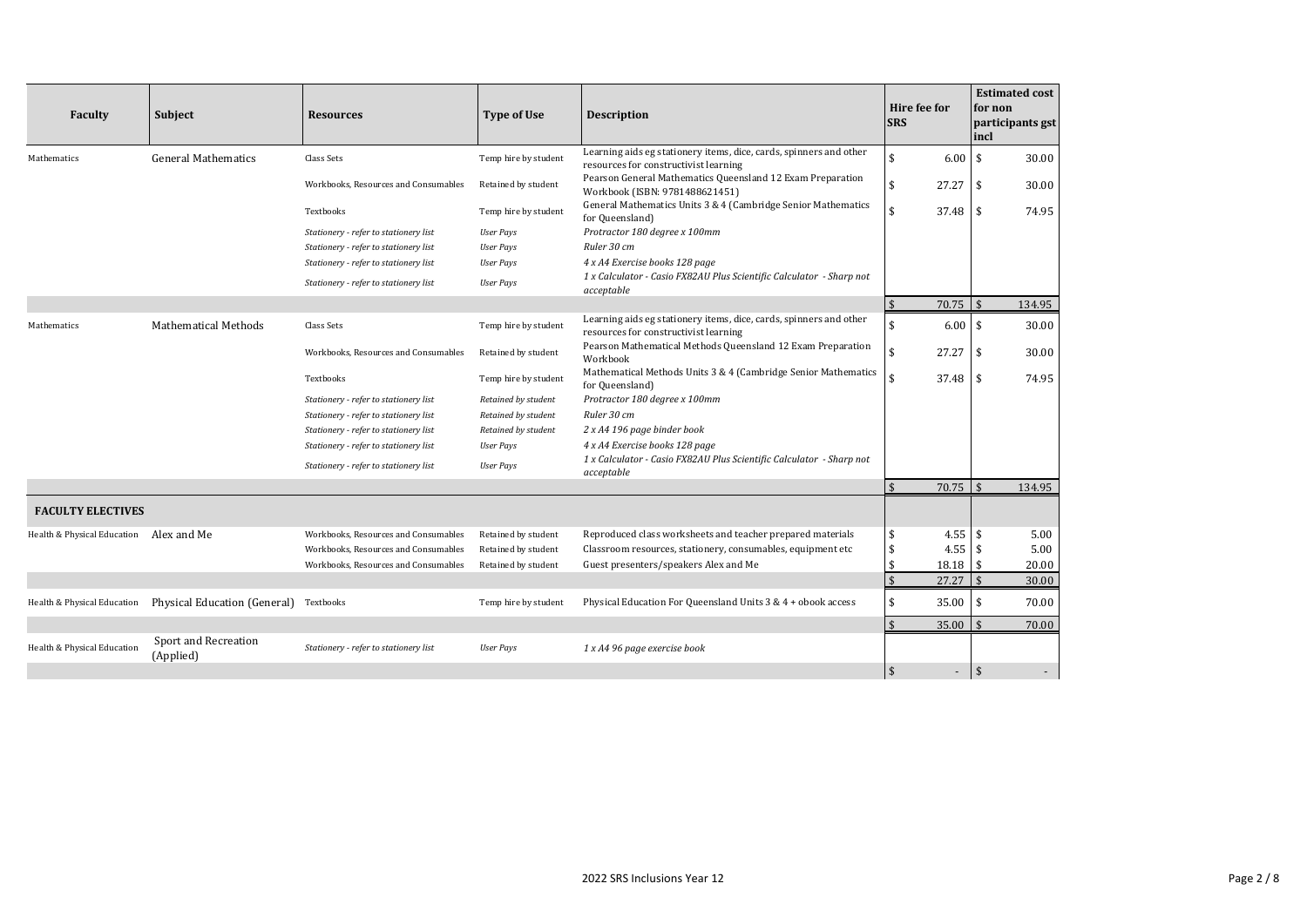| <b>Faculty</b>              | <b>Subject</b>                                        | <b>Resources</b>                                   | <b>Type of Use</b>                       | <b>Description</b>                                                                                                                 | Hire fee for<br><b>SRS</b>  |               | <b>Estimated cost</b><br>for non<br>participants gst<br>incl |
|-----------------------------|-------------------------------------------------------|----------------------------------------------------|------------------------------------------|------------------------------------------------------------------------------------------------------------------------------------|-----------------------------|---------------|--------------------------------------------------------------|
| Humanities & Social Science | <b>Business</b> (General)                             | Workbooks, Resources and Consumables               | Retained by student                      | Consumables including cardboard, coloured paper, glue, markers,                                                                    | \$                          | $4.55$ \$     | 5.00                                                         |
|                             |                                                       | Workbooks, Resources and Consumables               | Retained by student                      | tape, blu tack<br>New Business for QCE - Diversification & Evolution Units 3 & 4                                                   | \$<br>70.86                 |               | 77.95<br>\$                                                  |
|                             |                                                       | Stationery - refer to stationery list              | <b>User Pays</b>                         | A4 lecture pad 70 leaf                                                                                                             |                             |               |                                                              |
|                             |                                                       | Stationery - refer to stationery list              | <b>User Pays</b>                         | 1 x A4 Document wallet - plastic type only                                                                                         |                             |               |                                                              |
|                             |                                                       | Stationery - refer to stationery list              | <b>User Pays</b>                         | 1x 8 GB USB                                                                                                                        |                             |               |                                                              |
|                             |                                                       |                                                    |                                          |                                                                                                                                    | $\mathbf{\hat{S}}$<br>75.41 |               | 82.95                                                        |
| Humanities & Social Science | Business Studies (Applied)                            | Workbooks, Resources and Consumables               | Retained by student                      | Consumables and stationery including cardboard, coloured paper,<br>glue, markers, tape, blu tacktak                                | \$                          | 1.82          | 2.00<br>\$                                                   |
|                             |                                                       | Stationery - refer to stationery list              | <b>User Pays</b>                         | 1 x A4 Lecture Pad - 70 leaf                                                                                                       |                             |               |                                                              |
|                             |                                                       | Stationery - refer to stationery list              | <b>User Pays</b>                         | 1 x 8 GB USB Memory Stick                                                                                                          |                             |               |                                                              |
|                             |                                                       | Stationery - refer to stationery list              | <b>User Pays</b>                         | 2 xA4 Document Wallet - Plastic Type only                                                                                          |                             |               |                                                              |
|                             |                                                       |                                                    |                                          |                                                                                                                                    | \$                          | 1.82          | 2.00                                                         |
| Humanities & Social Science | Geography (General)                                   | Textbooks<br>Stationery - refer to stationery list | Temp hire by student<br><b>User Pays</b> | Senior Geography for Queensland 2 - Includes digital access<br>A4 quill lNotebook siral bound 120 page poly cover non perforated - | \$<br>30.00                 |               | 60.00<br>\$                                                  |
|                             |                                                       |                                                    |                                          | do not cover                                                                                                                       | $\sqrt{2}$<br>30.00         |               | 60.00                                                        |
|                             | Humanities & Social Science Ancient History (General) | Textbooks                                          |                                          | Senior Ancient History for QLD - Includes digital access                                                                           | \$<br>30.00                 |               | 60.00<br>\$                                                  |
|                             |                                                       | Textbooks                                          | Temp hire by student                     | Access to purchased digital resources                                                                                              | \$                          | 2.50          | 5.00<br>\$                                                   |
|                             |                                                       | Workbooks, Resources and Consumables               | Retained by student                      | School produced resources                                                                                                          | \$                          | 7.27          | 8.00<br>\$                                                   |
|                             |                                                       | Stationery - refer to stationery list              | <b>User Pays</b>                         | 1 AV Quill Notebook Spiral bound 120 pg poly cover non perforated<br>do not cover                                                  |                             |               |                                                              |
|                             |                                                       |                                                    |                                          |                                                                                                                                    | $\mathsf{\$}$<br>39.77      |               | 73.00                                                        |
| Humanities & Social Science | Modern History (General)                              | Textbooks                                          | Temp hire by student                     | Senior Modern History for QLD - Includes digital access                                                                            | \$<br>30.00                 |               | 60.00<br>\$.                                                 |
|                             |                                                       | Textbooks                                          | Temp hire by student                     | Access to purchased digital resources                                                                                              | \$                          | 2.50          | 5.00<br>\$                                                   |
|                             |                                                       | Workbooks, Resources and Consumables               | Retained by student                      | School produced resources                                                                                                          | \$                          | 7.27          | 8.00<br>\$                                                   |
|                             |                                                       | Stationery - refer to stationery list              | <b>User Pays</b>                         | A4 quill Notebook siral bound 120 page poly cover non perforated -<br>do not cover                                                 |                             |               |                                                              |
|                             |                                                       |                                                    |                                          |                                                                                                                                    | \$<br>39.77                 |               | $\mathbf{\hat{s}}$<br>73.00                                  |
| Humanities & Social Science | <b>Legal Studies</b>                                  | Class Sets                                         | Temp hire by student                     | Legal Dictionary                                                                                                                   | \$<br>13.99                 |               | 69.95<br>\$                                                  |
|                             |                                                       | Textbooks                                          | Temp hire by student                     | Legal Studies for QLD 8th Edition Volume 1 Units 3 & 4 includes<br>licence                                                         | \$                          | 2.50          | 5.00<br>\$                                                   |
|                             |                                                       | Workbooks, Resources and Consumables               | Retained by student                      | School prepared materials                                                                                                          | \$                          | 7.27          | 8.00<br>\$                                                   |
|                             |                                                       | Stationery - refer to stationery list              | <b>User Pays</b>                         | 1 x A4 Lecture Pad                                                                                                                 |                             |               |                                                              |
|                             |                                                       | Stationery - refer to stationery list              | <b>User Pays</b>                         | 1 x 8GB USB Memory Stick                                                                                                           |                             |               |                                                              |
|                             |                                                       |                                                    |                                          |                                                                                                                                    | $\mathbf{\hat{S}}$<br>23.76 |               | 82.95                                                        |
| Humanities & Social Science | Social and Community Studies<br>(Applied)             | Class Sets                                         | Temp hire by student                     | Economics - Civics and Citizenship Text                                                                                            | \$<br>14.39                 |               | 71.95<br>\$                                                  |
|                             |                                                       | Resources and Consumables                          | Retained by student                      | Consumables including cardboard, coloured paper, glue, markers,<br>tape, blu tack                                                  | \$                          |               | 2.00                                                         |
|                             |                                                       | Workbooks, Resources and Consumables               | Retained by student                      | Workbooks x 2 - school produced                                                                                                    | \$                          | $3.64$ \ \ \$ | 4.00                                                         |
|                             |                                                       | Stationery - refer to stationery list              | <b>User Pays</b>                         | 1 x A4 Lecture pad - 70 leaf                                                                                                       |                             |               |                                                              |
|                             |                                                       | Stationery - refer to stationery list              | <b>User Pays</b>                         | 1 x 8GB USB Memory Stick                                                                                                           |                             |               |                                                              |
|                             |                                                       |                                                    |                                          |                                                                                                                                    | $\mathbf{\hat{S}}$<br>19.84 |               | 77.95                                                        |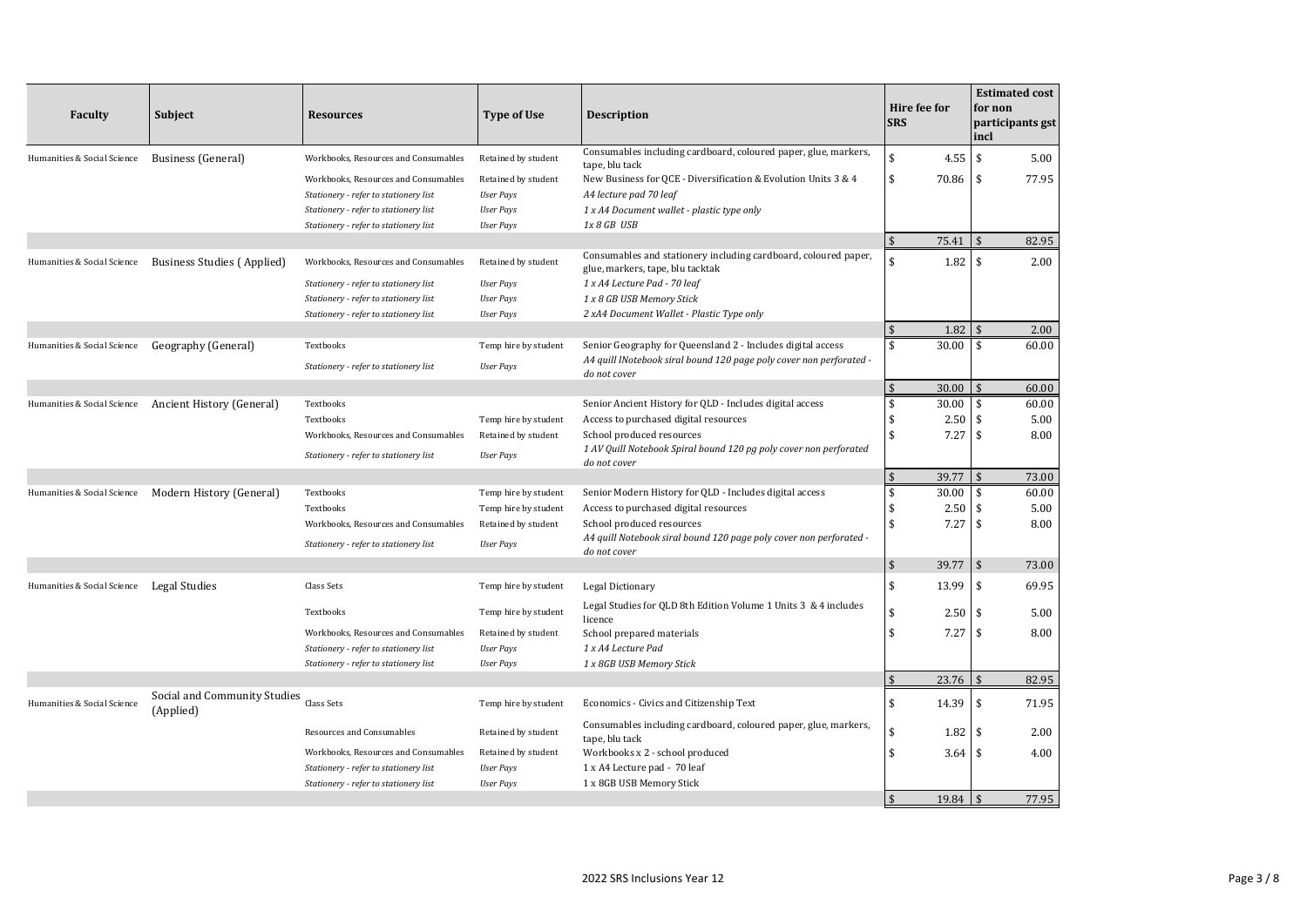| <b>Faculty</b>              | <b>Subject</b>                              | <b>Resources</b>                                                               | <b>Type of Use</b>                   | <b>Description</b>                                                                                          | Hire fee for<br><b>SRS</b> |           | for non<br>incl    | <b>Estimated cost</b><br>participants gst |
|-----------------------------|---------------------------------------------|--------------------------------------------------------------------------------|--------------------------------------|-------------------------------------------------------------------------------------------------------------|----------------------------|-----------|--------------------|-------------------------------------------|
| Humanities & Social Science | Tourism (Applied)                           | Workbooks, Resources and Consumables                                           | Retained by student                  | Consumables including cardboard, coloured paper, glue, markers,                                             | \$                         | 2.73      | $\mathbf{\hat{S}}$ | 3.00                                      |
|                             |                                             |                                                                                |                                      | tape, blu tack                                                                                              |                            |           |                    |                                           |
|                             |                                             | Stationery - refer to stationery list<br>Stationery - refer to stationery list | <b>User Pays</b><br><b>User Pays</b> | 1 x A4 Lecture pad - 70 leaf<br>1 x 8 GB USB Memory Stick                                                   |                            |           |                    |                                           |
|                             |                                             |                                                                                |                                      |                                                                                                             | $\mathbf{\hat{s}}$         | $2.73$ \$ |                    | 3.00                                      |
| Languages                   | German (General)                            | Textbooks                                                                      | Temp hire by student                 | Quick Grammar Reference Card                                                                                | \$                         | 4.35      | \$                 | 8.70                                      |
|                             |                                             | Class Sets                                                                     | Temp hire by student                 | Exam Dictionary - Compact German                                                                            | \$                         | 4.98      | \$                 | 24.90                                     |
|                             |                                             | Workbooks, Resources and Consumables                                           | Retained by student                  | Stationery and consumables                                                                                  | \$                         | 4.55      | \$                 | 5.00                                      |
|                             |                                             | Workbooks, Resources and Consumables                                           | Retained by student                  | Topics based workbooks - teacher provided per term                                                          | $\mathbf{\hat{S}}$         | 36.36     | $\mathbf{\hat{S}}$ | 40.00                                     |
|                             |                                             | Stationery - refer to stationery list                                          | <b>User Pays</b>                     | 2 x A4 Exercise books                                                                                       |                            |           |                    |                                           |
|                             |                                             | Stationery - refer to stationery list                                          | <b>User Pays</b>                     | German Dictionary (not available at Stationery shop<br>ISBN:9780007453023]                                  |                            |           |                    |                                           |
|                             |                                             |                                                                                |                                      |                                                                                                             | $\mathbf{\hat{S}}$         | 50.24     | $\mathbf{\hat{S}}$ | 78.60                                     |
| Languages                   | Italian (General)                           | Class Sets                                                                     | Temp hire by student                 | Exam Dictionary - Compact Italian                                                                           | \$                         | 4.98      | $\sqrt{5}$         | 24.90                                     |
|                             |                                             | Workbooks, Resources and Consumables                                           | Retained by student                  | Stationery and consumables                                                                                  | \$                         | 4.55      | \$                 | 5.00                                      |
|                             |                                             | Workbooks, Resources and Consumables                                           | Retained by student                  | Topics based workbooks (Teacher provided - 8 pgs B2B per term)                                              | \$                         | 20.00     | \$                 | 22.00                                     |
|                             |                                             | Stationery - refer to stationery list                                          | <b>User Pays</b>                     | 2 x A4 Exercise books 128 page                                                                              |                            |           |                    |                                           |
|                             |                                             | Stationery - refer to stationery list                                          | <b>User Pays</b>                     | 3 x A4 Clear non tinted plastic covers                                                                      |                            |           |                    |                                           |
|                             |                                             | Stationery - refer to stationery list                                          | <b>User Pays</b>                     | 1 x Collins Italian Dictionary - not available at the Stationery shop -<br>try good retail book store       |                            |           |                    |                                           |
|                             |                                             |                                                                                |                                      |                                                                                                             | \$                         | 29.53     | \$                 | 51.90                                     |
| Languages                   | Japanese (General)                          | Class Sets                                                                     | Temp hire by student                 | iiTomo senior - book and reader set                                                                         | \$                         | 11.00     | \$                 | 55.00                                     |
|                             |                                             | Class Sets                                                                     | Temp hire by student                 | Exam Dictionary - Compact Japanese                                                                          | \$                         | 4.98      | \$                 | 24.90                                     |
|                             |                                             | Workbooks, Resources and Consumables                                           | Retained by student                  | Stationery and consumables                                                                                  | \$                         | 4.55      | \$                 | 5.00                                      |
|                             |                                             | Workbooks, Resources and Consumables                                           | Retained by student                  | Reproduced class workbooks & worksheets, and teacher prepared<br>materials                                  | \$                         | 18.18     | $\mathsf{\$}$      | 20.00                                     |
|                             |                                             | Stationery - refer to stationery list                                          | <b>User Pays</b>                     | 2 x A4 Exercise books 128 page                                                                              |                            |           |                    |                                           |
|                             |                                             | Stationery - refer to stationery list                                          | <b>User Pays</b>                     | Oxford's Beginners Japanese Dictionary - available at good retail<br>book stores                            |                            |           |                    |                                           |
|                             |                                             |                                                                                |                                      |                                                                                                             | $\mathsf{\$}$              | 38.71     | $\mathfrak{S}$     | 104.90                                    |
| Mathematics                 | <b>Specialised Mathematics</b><br>(General) | Class Sets                                                                     | Temp hire by student                 | Learning aids eg stationery items, dice, cards, spinners and other<br>resources for constructivist learning | \$                         | 6.00      | <b>S</b>           | 30.00                                     |
|                             |                                             | Workbooks, Resources and Consumables                                           | Retained by student                  | Pearson Specialist Mathematics Queensland 12 Exam Preparation<br>Workbook                                   | \$                         | 27.27     | \$                 | 30.00                                     |
|                             |                                             | Textbooks                                                                      | Temp hire by student                 | Specialist Mathematics Units 3 & 4 (Cambridge Senior Mathematics<br>for Queensland)                         | \$                         | 37.48     | \$                 | 74.95                                     |
|                             |                                             | Stationery - refer to stationery list                                          | <b>User Pays</b>                     | Protractor 180 degree x 100mm                                                                               |                            |           |                    |                                           |
|                             |                                             | Stationery - refer to stationery list                                          | <b>User Pays</b>                     | Ruler 30 cm                                                                                                 |                            |           |                    |                                           |
|                             |                                             | Stationery - refer to stationery list                                          | <b>User Pays</b>                     | 2 x A4 196 page binder book                                                                                 |                            |           |                    |                                           |
|                             |                                             | Stationery - refer to stationery list                                          | <b>User Pays</b>                     | 4 x A4 Exercise books 128 page                                                                              |                            |           |                    |                                           |
|                             |                                             | Stationery - refer to stationery list                                          | <b>User Pays</b>                     | 1 x Calculator - Casio FX82AU Plus Scientific Calculator - Sharp not<br>acceptable                          |                            |           |                    |                                           |
|                             |                                             |                                                                                |                                      |                                                                                                             | $\mathbf{\hat{s}}$         |           |                    | 134.95                                    |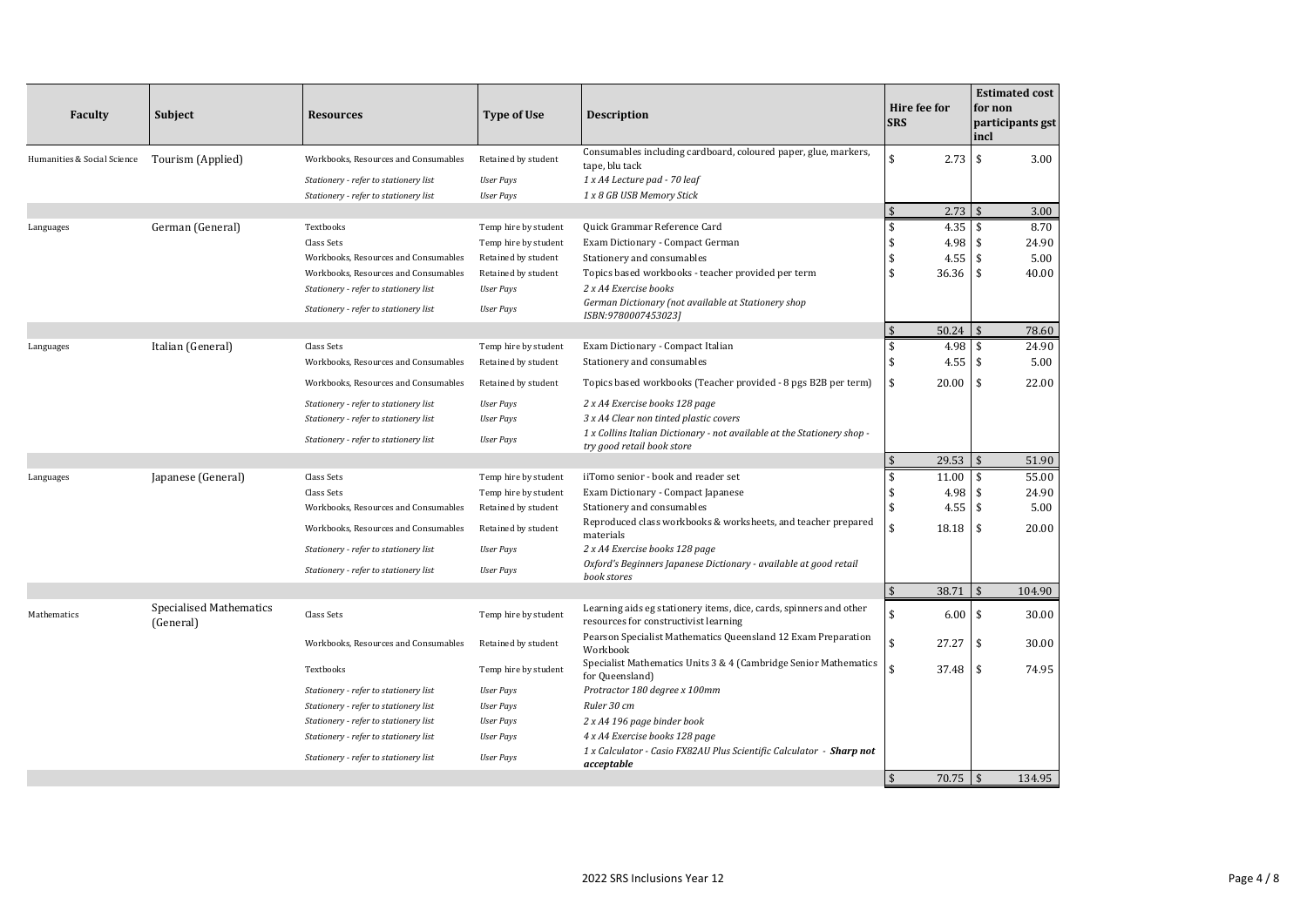| <b>Faculty</b> | <b>Subject</b>                             | <b>Resources</b>                                                                                                                                                                                                                                                                                                                    | <b>Type of Use</b>                                                                                                                                              | <b>Description</b>                                                                                                                                                                                                                                                                                   | Hire fee for<br><b>SRS</b> |                             | for non<br>incl            | <b>Estimated cost</b><br>participants gst |
|----------------|--------------------------------------------|-------------------------------------------------------------------------------------------------------------------------------------------------------------------------------------------------------------------------------------------------------------------------------------------------------------------------------------|-----------------------------------------------------------------------------------------------------------------------------------------------------------------|------------------------------------------------------------------------------------------------------------------------------------------------------------------------------------------------------------------------------------------------------------------------------------------------------|----------------------------|-----------------------------|----------------------------|-------------------------------------------|
| Sciences       | <b>Agricultural Practices</b><br>(Applied) | Workbooks, Resources and Consumables                                                                                                                                                                                                                                                                                                | Retained by student                                                                                                                                             | Consumables seeds, personal protective equipment                                                                                                                                                                                                                                                     | \$                         | 181.82                      | \$                         | 200.00                                    |
|                |                                            | Stationery - refer to stationery list<br>Stationery - refer to stationery list<br>Stationery - refer to stationery list<br>Stationery - refer to stationery list                                                                                                                                                                    | <b>User Pays</b><br><b>User Pays</b><br><b>User Pays</b><br><b>User Pays</b>                                                                                    | A4 96 page exercise book<br>Manilla Folder A4 buff coloured<br>School Cap - available from school uniform shop<br>For WHS reasons, students are required to purchase gardening gloves                                                                                                                |                            |                             |                            |                                           |
|                |                                            |                                                                                                                                                                                                                                                                                                                                     |                                                                                                                                                                 | & clear safety glasses (not available at uniform shop)                                                                                                                                                                                                                                               |                            |                             |                            |                                           |
|                |                                            |                                                                                                                                                                                                                                                                                                                                     |                                                                                                                                                                 |                                                                                                                                                                                                                                                                                                      | \$                         | 181.82                      |                            | 200.00                                    |
| Sciences       | Biology-(General)                          | Textbooks<br>Textbooks<br><b>Class Sets</b><br>Stationery - refer to stationery list                                                                                                                                                                                                                                                | Temp hire by student<br>Temp hire by student<br>Temp hire by student<br><b>User Pays</b>                                                                        | Biology for QLD: An Australian Perspective Units 3 & 4<br>Oxford Digital Access Fee<br>Biozone QCE Biology units 3 & 4 - in class use only<br>1 x Exercise book A4 128 page                                                                                                                          | \$<br>\$<br>\$             | 37.48<br>9.09<br>8.99       | \$<br>\$<br>\$             | 74.95<br>10.00<br>44.95                   |
|                |                                            |                                                                                                                                                                                                                                                                                                                                     |                                                                                                                                                                 |                                                                                                                                                                                                                                                                                                      | \$                         | 55.56                       |                            | 129.90                                    |
| Sciences       | Chemistry (General)                        | Textbooks<br>Textbooks<br>Stationery - refer to stationery list<br>Stationery - refer to stationery list                                                                                                                                                                                                                            | Temp hire by student<br>Temp hire by student<br><b>User Pays</b><br><b>User Pays</b>                                                                            | Chemistry for Qld: Units 1 and 2<br>Oxford Digital Access Fee<br>1 x A4 128 page Exercise book<br>Scientific Calculator from previous years                                                                                                                                                          | \$<br>\$                   | 37.48<br>9.09               | \$<br>\$                   | 74.95<br>10.00                            |
|                |                                            |                                                                                                                                                                                                                                                                                                                                     |                                                                                                                                                                 |                                                                                                                                                                                                                                                                                                      | \$                         | 46.57                       |                            | 84.95                                     |
| Sciences       | Physics (General)                          | Textbooks<br>Textbooks<br>Stationery - refer to stationery list<br>Stationery - refer to stationery list<br>Stationery - refer to stationery list                                                                                                                                                                                   | Temp hire by student<br>Temp hire by student<br><b>User Pays</b><br><b>User Pays</b><br><b>User Pays</b>                                                        | New Century Physics for QLD: Units 3 & 4<br>Oxford Digital Access Fee<br>4 x A4 128 page exercise book<br>Good quality 360 degrees protractor<br>Graphics calculator may be required                                                                                                                 | \$<br>\$                   | 37.48<br>9.09               | \$<br>\$                   | 74.95<br>10.00                            |
|                |                                            |                                                                                                                                                                                                                                                                                                                                     |                                                                                                                                                                 |                                                                                                                                                                                                                                                                                                      | $\mathbf{\hat{S}}$         | 46.57                       |                            | 84.95                                     |
| Sciences       | Psychology (General)                       | Class Sets<br>Textbooks<br>Textbooks<br>Stationery - refer to stationery list<br>Stationery - refer to stationery list                                                                                                                                                                                                              | Temp hire by student<br>Temp hire by student<br>Temp hire by student<br><b>User Pays</b><br><b>User Pays</b>                                                    | New Technologies/Equipment fitbits<br>Psychology for Qld: Units 3 & 4<br>Oxford Digital Access Fee<br>1 x A4 128 page Exercise book<br>A Scientific and graphics calculator may be required - a list of<br>recommended will be provided                                                              | \$<br>\$<br>\$             | 30.00<br>37.48<br>9.09      | \$<br>\$<br>$\mathfrak{s}$ | 150.00<br>74.95<br>10.00                  |
|                |                                            |                                                                                                                                                                                                                                                                                                                                     |                                                                                                                                                                 |                                                                                                                                                                                                                                                                                                      | $\mathsf{\$}$              | 76.57                       |                            | 234.95                                    |
| Technologies   | Design (General)                           | Stationery - refer to stationery list                                                                                                                                                                                                                                                                                               | <b>User Pays</b>                                                                                                                                                | USB 32GB and earphones                                                                                                                                                                                                                                                                               |                            |                             |                            |                                           |
|                |                                            |                                                                                                                                                                                                                                                                                                                                     |                                                                                                                                                                 |                                                                                                                                                                                                                                                                                                      | \$                         | $\mathcal{L}_{\mathcal{A}}$ |                            | $\sim$                                    |
| Technologies   | Digital Solutions (General)                | Stationery - refer to stationery list                                                                                                                                                                                                                                                                                               | <b>User Pays</b>                                                                                                                                                | USB 32GB and earphones                                                                                                                                                                                                                                                                               |                            |                             |                            |                                           |
| Technologies   | Engineering (General)                      | Textbooks                                                                                                                                                                                                                                                                                                                           | Temp hire by student                                                                                                                                            | Nelson Systems Engineering VCE Units 1-4                                                                                                                                                                                                                                                             | $\sqrt{2}$<br>\$           | $\sim$<br>41.00             | $\mathbf{\hat{S}}$<br>\$   | 82.00                                     |
|                |                                            | Workbooks, Resources and Consumables<br>Stationery - refer to stationery list<br>Stationery - refer to stationery list<br>Stationery - refer to stationery list<br>Stationery - refer to stationery list<br>Stationery - refer to stationery list<br>Stationery - refer to stationery list<br>Stationery - refer to stationery list | Retained by student<br><b>User Pays</b><br><b>User Pays</b><br><b>User Pays</b><br><b>User Pays</b><br><b>User Pays</b><br><b>User Pays</b><br><b>User Pays</b> | School produced resources to cover course content<br>1 x Exercise book A4 128 page<br>1 x Pad Graph Paper A4 1mm squares<br>1 x Good quality 360 degree protractor<br>1 x Good quality wooden ruler<br>2 x HB Pencils<br>1 x 32 GB USB Memory Stick<br>Ear Phones - not available at stationery shop | \$                         | 13.23                       | \$                         | 14.55                                     |
|                |                                            |                                                                                                                                                                                                                                                                                                                                     |                                                                                                                                                                 |                                                                                                                                                                                                                                                                                                      | $\mathfrak{s}$             | 54.23                       |                            | 96.55                                     |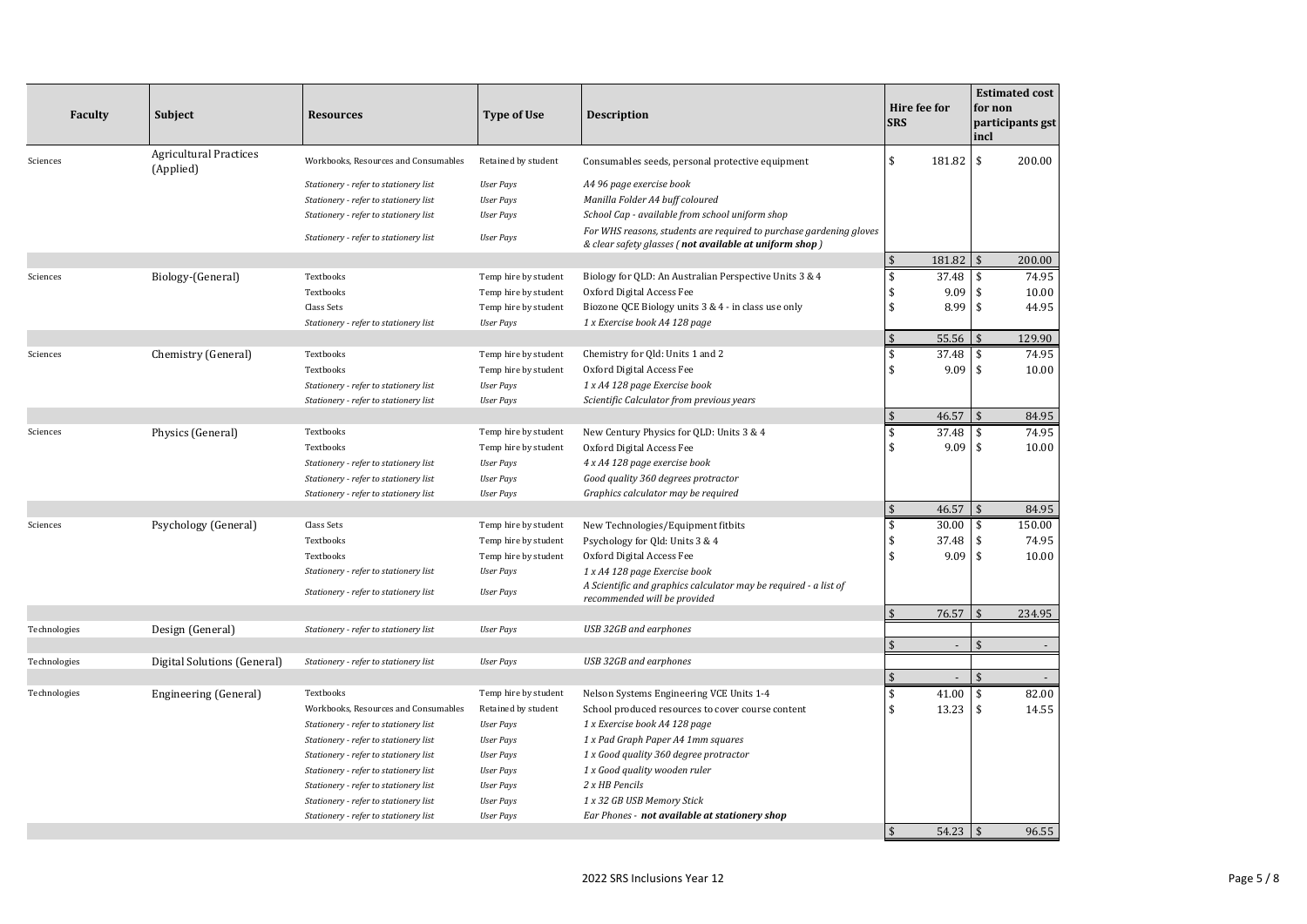| <b>Faculty</b> | <b>Subject</b>                            | <b>Resources</b>                      | Type of Use          | <b>Description</b>                                                                                                                                                                                                                                                                                                                                                     | Hire fee for<br><b>SRS</b> |        | for non<br>incl    | <b>Estimated cost</b><br>participants gst |
|----------------|-------------------------------------------|---------------------------------------|----------------------|------------------------------------------------------------------------------------------------------------------------------------------------------------------------------------------------------------------------------------------------------------------------------------------------------------------------------------------------------------------------|----------------------------|--------|--------------------|-------------------------------------------|
| Technologies   | Food & Nutrition (General)                | <b>Class Sets</b>                     | Temp hire by student | Food and Nutrition                                                                                                                                                                                                                                                                                                                                                     | \$                         | 15.59  | \$                 | 77.95                                     |
|                |                                           | <b>Class Sets</b>                     | Temp hire by student | Food Tech Focus                                                                                                                                                                                                                                                                                                                                                        | \$                         | 14.99  | \$                 | 74.95                                     |
|                |                                           | Workbooks, Resources and Consumables  | Retained by student  | Ingredients, take home containers, workbooks, aprons                                                                                                                                                                                                                                                                                                                   | \$                         | 170.91 | $\sqrt{5}$         | 188.00                                    |
|                |                                           | Stationery - refer to stationery list | <b>User Pays</b>     | 1 x exercise book 128 page                                                                                                                                                                                                                                                                                                                                             |                            |        |                    |                                           |
|                |                                           |                                       |                      |                                                                                                                                                                                                                                                                                                                                                                        | \$                         | 201.49 | $\mathbf{\hat{s}}$ | 340.90                                    |
| Technologies   | Furnishing Skills (Applied)               | Textbooks                             | Temp hire by student | Furnishing and Industry Study 2nd edition                                                                                                                                                                                                                                                                                                                              | \$                         | 16.13  | \$                 | 32.25                                     |
|                |                                           | Workbooks, Resources and Consumables  | Retained by student  | Furnishing Workbooks 3 & 4                                                                                                                                                                                                                                                                                                                                             | $\mathbf{\hat{S}}$         | 14.55  | \$                 | 16.00                                     |
|                |                                           | Stationery - refer to stationery list | <b>User Pays</b>     | 4 x HB Pencil                                                                                                                                                                                                                                                                                                                                                          |                            |        |                    |                                           |
|                |                                           | Stationery - refer to stationery list | <b>User Pays</b>     | 1 x Sharpener                                                                                                                                                                                                                                                                                                                                                          |                            |        |                    |                                           |
|                |                                           | Stationery - refer to stationery list | <b>User Pays</b>     | 1 x Eraser - Large                                                                                                                                                                                                                                                                                                                                                     |                            |        |                    |                                           |
|                |                                           | Stationery - refer to stationery list | <b>User Pays</b>     | 1 x A4 display folder                                                                                                                                                                                                                                                                                                                                                  |                            |        |                    |                                           |
|                |                                           | Stationery - refer to stationery list | <b>User Pays</b>     | 1 pair of clear safety glasses                                                                                                                                                                                                                                                                                                                                         |                            |        |                    |                                           |
|                |                                           |                                       |                      |                                                                                                                                                                                                                                                                                                                                                                        | $\mathsf{\$}$              | 30.67  | $\mathsf{\$}$      | 48.25                                     |
| Technologies   | <b>Hospitality Practices</b><br>(Applied) | Class Sets                            | Temp hire by student | Hospitality Focus with access codes                                                                                                                                                                                                                                                                                                                                    | $\mathbf{\hat{S}}$         | 13.40  | \$                 | 67.00                                     |
|                |                                           | Workbooks, Resources and Consumables  | Retained by student  | Ingredients, take home containers, workbooks, aprons                                                                                                                                                                                                                                                                                                                   | \$                         | 89.09  | \$                 | 98.00                                     |
|                |                                           | Stationery - refer to stationery list | <b>User Pays</b>     | 2 x A4 128 page Exercise Book                                                                                                                                                                                                                                                                                                                                          |                            |        |                    |                                           |
|                |                                           | Stationery - refer to stationery list | <b>User Pays</b>     | 2 x A4 Display folders                                                                                                                                                                                                                                                                                                                                                 |                            |        |                    |                                           |
|                |                                           |                                       |                      |                                                                                                                                                                                                                                                                                                                                                                        | $\sqrt{2}$                 | 102.49 | \$                 | 165.00                                    |
| The Arts       | Visual Art (General)                      | Class Sets                            | Temp hire by student | Cambridge Creative Inquiry Interactive Textbook                                                                                                                                                                                                                                                                                                                        | \$                         | 14.59  | \$                 | 72.95                                     |
|                |                                           | <b>Class Sets</b>                     | Temp hire by student | Jacaranda Press Artwise - Visual Arts for the Australian Curriculum                                                                                                                                                                                                                                                                                                    | \$                         | 13.49  | \$                 | 67.46                                     |
|                |                                           | <b>Class Sets</b>                     | Temp hire by student | Jacaranda Press Artwise - Years 11 & 12<br>Various referenct texts e.g. Design/'Fine Art books, individual                                                                                                                                                                                                                                                             | $\mathbf{\hat{S}}$         | 17.99  | \$                 | 89.95                                     |
|                |                                           | Class Sets                            | Temp hire by student | artists, techniques and process that relate to practical projects and<br>written assignments                                                                                                                                                                                                                                                                           | \$                         | 10.00  | \$                 | 50.00                                     |
|                |                                           | Workbooks, Resources and Consumables  | Retained by student  | School prepared materials                                                                                                                                                                                                                                                                                                                                              | \$                         | 4.55   | \$                 | 5.00                                      |
|                |                                           | Workbooks, Resources and Consumables  | Retained by student  | A range of art materials that allow students to complete two major<br>folios. Students individually select specific areas of art production<br>e.g. painting, sculpture, printmaking, photography, mixed media and<br>computer based imagery. Requirements include canvas frames,<br>paper, paint, clay, print materials, ink, paper, brushes, pencils,<br>crayons etc | $\hat{\mathbf{S}}$         | 36.36  | \$                 | 40.00                                     |
|                |                                           | Stationery - refer to stationery list | <b>User Pays</b>     | 2 x 2B Pencils& 2 x 4B Pencils                                                                                                                                                                                                                                                                                                                                         |                            |        |                    |                                           |
|                |                                           | Stationery - refer to stationery list | <b>User Pays</b>     | 1 x 6B Woodless Pencil                                                                                                                                                                                                                                                                                                                                                 |                            |        |                    |                                           |
|                |                                           | Stationery - refer to stationery list | <b>User Pays</b>     | Artline 200 marker 0.4mm black X2                                                                                                                                                                                                                                                                                                                                      |                            |        |                    |                                           |
|                |                                           | Stationery - refer to stationery list | <b>User Pays</b>     | Kneadable eraser                                                                                                                                                                                                                                                                                                                                                       |                            |        |                    |                                           |
|                |                                           | Stationery - refer to stationery list | <b>User Pays</b>     | 1 set 24 watersoluble coloured pencils                                                                                                                                                                                                                                                                                                                                 |                            |        |                    |                                           |
|                |                                           | Stationery - refer to stationery list | <b>User Pays</b>     | 1 x Visual Art diary A4 60 leaf                                                                                                                                                                                                                                                                                                                                        |                            |        |                    |                                           |
|                |                                           |                                       |                      |                                                                                                                                                                                                                                                                                                                                                                        | $\mathsf{\$}$              | 96.98  | $\mathbf{\hat{S}}$ | 325.36                                    |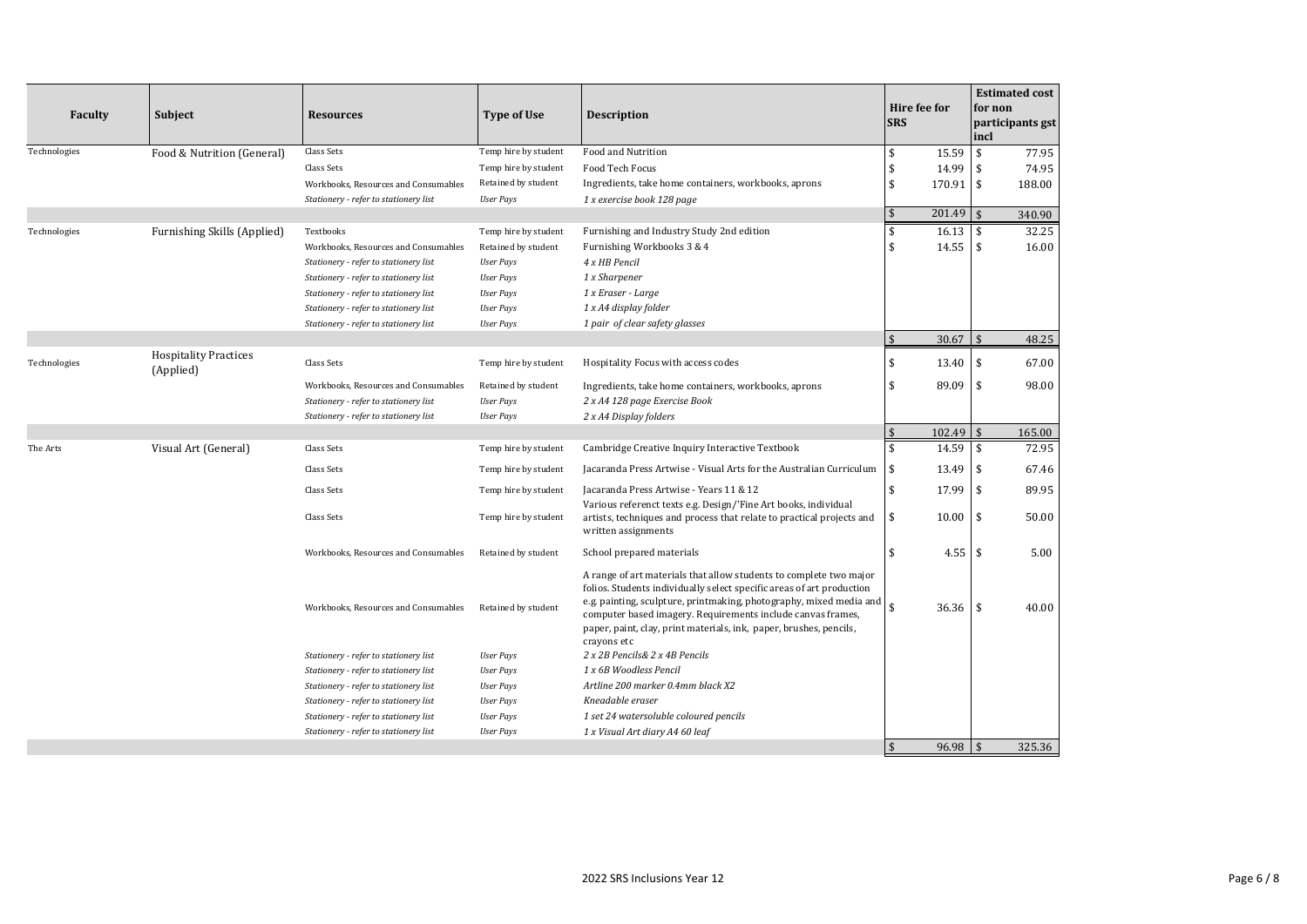| <b>Faculty</b> | <b>Subject</b>                       | <b>Resources</b>                      | Type of Use          | <b>Description</b>                                                                                                                                                                                                                                                                      | Hire fee for<br><b>SRS</b>     | <b>Estimated cost</b><br>for non<br>participants gst<br>incl |
|----------------|--------------------------------------|---------------------------------------|----------------------|-----------------------------------------------------------------------------------------------------------------------------------------------------------------------------------------------------------------------------------------------------------------------------------------|--------------------------------|--------------------------------------------------------------|
| The Arts       | Visual Arts in Practice<br>(Applied) | Class Sets                            | Temp hire by student | Various referenct texts e.g. Design/Fine Art books, individual artists,<br>techniques and process that relate to practical projects and written<br>assignments (average book \$50)                                                                                                      | \$<br>10.00                    | 50.00<br>\$                                                  |
|                |                                      | Workbooks, Resources and Consumables  | Retained by student  | Teacher prepared materials                                                                                                                                                                                                                                                              | \$                             | $4.55$ \$<br>5.00                                            |
|                |                                      | Workbooks, Resources and Consumables  | Retained by student  | Specific art materials to allow folio production in the various areas,<br>specialised art materials to allow students to engage in a range of<br>art processes and learn specific techniques e.g. paint/acrylic,<br>govache oil, clay, wood, lino, canvas frames, mixed media materials | $\mathbf{\hat{S}}$<br>31.82    | 35.00<br>l \$                                                |
|                |                                      | Stationery - refer to stationery list | <b>User Pays</b>     | 16GB USB Drive                                                                                                                                                                                                                                                                          |                                |                                                              |
|                |                                      | Stationery - refer to stationery list | <b>User Pays</b>     | 1 Set 24 watersoluble coloured pencils                                                                                                                                                                                                                                                  |                                |                                                              |
|                |                                      | Stationery - refer to stationery list | <b>User Pays</b>     | Artline 200 marker 0.4mm black X2                                                                                                                                                                                                                                                       |                                |                                                              |
|                |                                      | Stationery - refer to stationery list | <b>User Pays</b>     | 1 x Visual Art diary A4 120 leaf                                                                                                                                                                                                                                                        |                                |                                                              |
|                |                                      |                                       |                      |                                                                                                                                                                                                                                                                                         | $\mathbf{\hat{S}}$<br>46.36    | $\mathbf{\hat{S}}$<br>90.00                                  |
| The Arts       | Dance (General)                      | Workbooks, Resources and Consumables  | Retained by student  | School produced reference materials to complement and/or<br>subsititute text books                                                                                                                                                                                                      | $\mathbf{\hat{S}}$<br>18.18    | $\overline{\mathbf{s}}$<br>20.00                             |
|                |                                      | Class Sets                            | Temp hire by student | In class dance materials: Key Costume, shoes and set pieces for<br>performance                                                                                                                                                                                                          | \$<br>19.00                    | $\overline{\mathbf{S}}$<br>95.00                             |
|                |                                      | Mandatory                             | <b>User Pays</b>     | long black leggings or pants / black fitted t-shirt - Performance<br>Assessment Attire                                                                                                                                                                                                  |                                |                                                              |
|                |                                      | Stationery - refer to stationery list | <b>User Pays</b>     | 1 x A4 120 page exercise book                                                                                                                                                                                                                                                           |                                |                                                              |
|                |                                      | Stationery - refer to stationery list | <b>User Pays</b>     | 8GB USB Memory Stick                                                                                                                                                                                                                                                                    |                                |                                                              |
|                |                                      |                                       |                      |                                                                                                                                                                                                                                                                                         | $\mathfrak{s}$<br>37.18        | $\mathbf{\hat{S}}$<br>115.00                                 |
| The Arts       | Drama (General)                      | Class Sets                            | Temp hire by student | Play - Heritage playtexts: Dr Faustus, Medea etc                                                                                                                                                                                                                                        | \$<br>6.00                     | 30.00<br>-\$                                                 |
|                |                                      | Class Sets                            | Temp hire by student | Play - Absurdism texts: Pinter, Ayckbourne, Beckett                                                                                                                                                                                                                                     | 6.00<br>\$                     | 30.00<br>-\$                                                 |
|                |                                      | Class Sets                            | Temp hire by student | Play - Politcal playtexts: Brecht                                                                                                                                                                                                                                                       | \$<br>6.00                     | \$<br>30.00                                                  |
|                |                                      | Class Sets                            | Temp hire by student | Play - Shakespearean playtexts                                                                                                                                                                                                                                                          | \$<br>6.00                     | $\mathbf{\hat{s}}$<br>30.00                                  |
|                |                                      | Workbooks, Resources and Consumables  | Retained by student  | Printed and reproduced reference materials to complement and/or<br>subsititute text books                                                                                                                                                                                               | \$<br>18.18                    | 20.00<br>-\$                                                 |
|                |                                      | Mandatory                             | User Pays            | long black leggings or pants / black T-shirt - Performance Assessment<br>Attire                                                                                                                                                                                                         |                                |                                                              |
|                |                                      | Stationery - refer to stationery list | <b>User Pays</b>     | 1 x A4 120 page exercise book                                                                                                                                                                                                                                                           |                                |                                                              |
|                |                                      | Stationery - refer to stationery list | User Pays            | 1 x A4 display folder                                                                                                                                                                                                                                                                   |                                |                                                              |
|                |                                      | Stationery - refer to stationery list | <b>User Pays</b>     | 1 x 8 GB USB Memory Stick                                                                                                                                                                                                                                                               |                                |                                                              |
|                |                                      |                                       |                      |                                                                                                                                                                                                                                                                                         | $\mathfrak{s}$<br>42.18        | $\mathbf{\hat{s}}$<br>140.00                                 |
| The Arts       | Music (General)                      | Class Sets                            | Temp hire by student | <b>Sheet Music</b>                                                                                                                                                                                                                                                                      | \$<br>12.00                    | 60.00<br>\$                                                  |
|                |                                      | Workbooks, Resources and Consumables  | Retained by student  | Printed and reproduced reference materials to complement and/or<br>subsititute text books & sheet music retained by student                                                                                                                                                             | \$<br>18.18                    | 20.00<br>l \$                                                |
|                |                                      | Stationery - refer to stationery list | <b>User Pays</b>     | 1 x Headphones (plug in AUX / 3.5mm)                                                                                                                                                                                                                                                    |                                |                                                              |
|                |                                      | Stationery - refer to stationery list | <b>User Pays</b>     | 1 x A4 display folder                                                                                                                                                                                                                                                                   |                                |                                                              |
|                |                                      | Stationery - refer to stationery list | <b>User Pays</b>     | 1 x A4 120 page exercise book                                                                                                                                                                                                                                                           |                                |                                                              |
|                |                                      | Stationery - refer to stationery list | <b>User Pays</b>     | 1 x 8GB USB Memory Stick                                                                                                                                                                                                                                                                |                                |                                                              |
|                |                                      |                                       |                      |                                                                                                                                                                                                                                                                                         | $\mathfrak{s}$<br>$30.18$   \$ | 80.00                                                        |